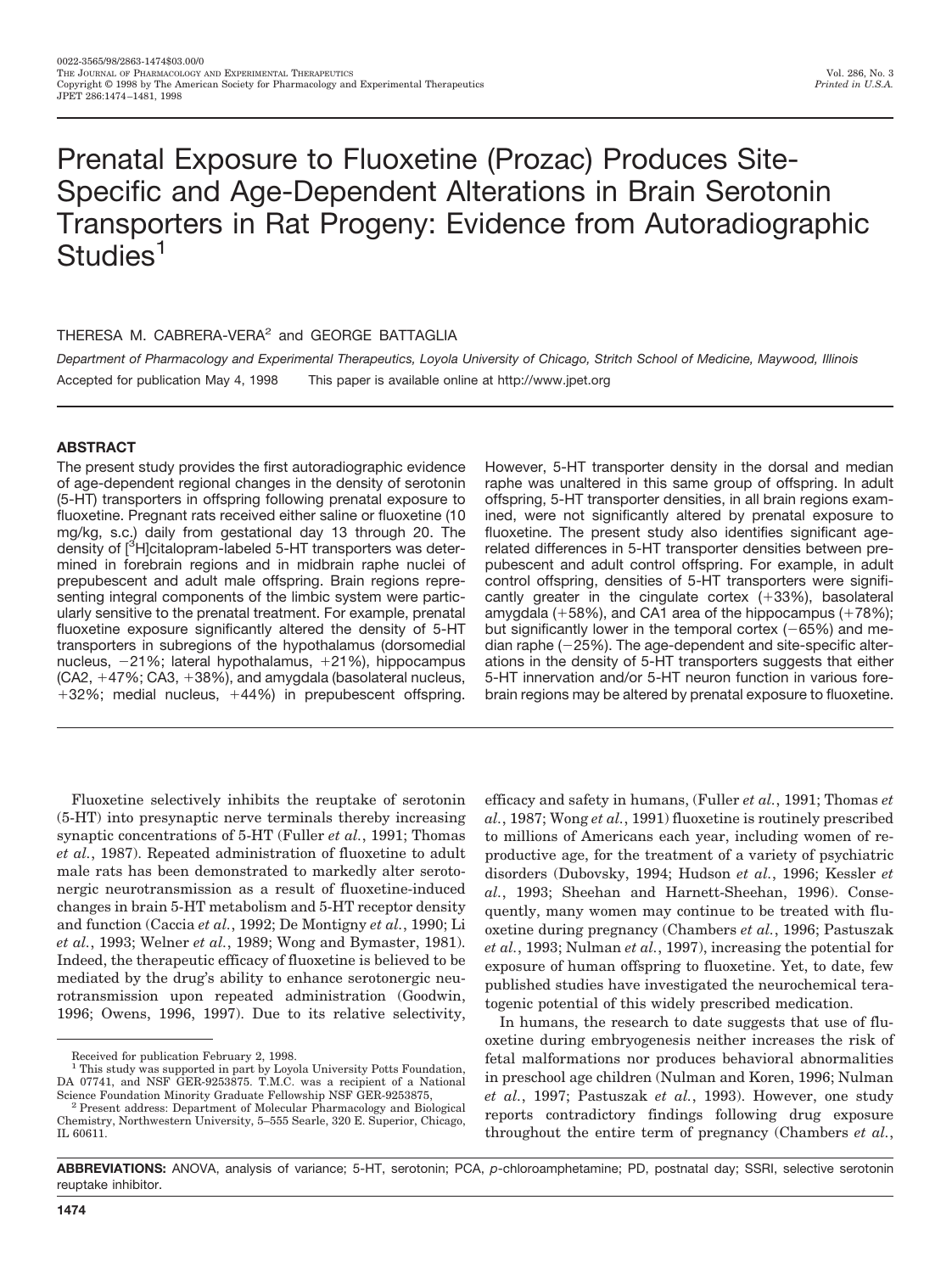1996). In general, the findings in humans indicating a lack of effect on offspring vital parameters, physical appearance, or behavioral measures following prenatal exposure to fluoxetine are supported by data from animal studies (Byrd and Markham, 1994; Cabrera and Battaglia, 1994; Hoyt *et al.*, 1989; Vorhees *et al.*, 1994). However, in contrast to the absence of obvious physical or behavioral anomalies following prenatal fluoxetine exposure, other evidence in rats indicates that prenatal exposure to fluoxetine can produce biochemical alterations in brain 5-HT systems in both immature and adult offspring (Cabrera *et al.*, 1994; Cabrera-Vera *et al.*, 1997; Montero *et al.*, 1990; Romero *et al.*, 1994). These studies are consistent with data demonstrating that both fluoxetine and its active metabolite, norfluoxetine, cross the placenta and enter fetal brain tissue (Pohland *et al.*, 1989). After infiltrating fetal brain tissue, fluoxetine may alter extracellular concentrations of 5-HT by interacting with 5-HT transporters present on developing neurons and glia. Recent studies indicate that 5-HT exerts a trophic influence on the outgrowth and targeting of 5-HT neuronal projections and on the maturation of 5-HT target tissues (Lauder, 1990; Whitaker-Azmitia *et al.*, 1996). Therefore, our hypothesis was that the disruption of 5-HT systems during fetal brain development by the administration of fluoxetine would result in biochemical alterations in brain 5-HT pathways in offspring.

We previously reported that prenatal exposure to fluoxetine, at the same dose used in this study, produces sitespecific alterations in brain 5-HT content (Cabrera-Vera *et*  $al.$ , 1997), 5-HT<sub>2A/2C</sub> receptor density, and 5-HT<sub>2A/2C</sub> receptor-mediated hormone secretion in the absence of visually apparent physical abnormalities (Cabrera and Battaglia, 1994). The purpose of the present study was to determine whether prenatal exposure to fluoxetine would alter serotonergic innervation of various brain regions, as assessed from densities of 5-HT transporters (Battaglia *et al.*, 1987; Descarries *et al.*, 1995). *In vitro* autoradiography was employed to determine changes in 5-HT transporters in specific neuroanatomic regions, as our previous data indicated that alterations in brain 5-HT systems may be subtle and localized to discrete neuroanatomic loci (Cabrera-Vera *et al.*, 1997). In addition, since our previous research indicated that prenatal exposure to fluoxetine can alter brain 5-HT pathways in an age-specific manner (Cabrera-Vera *et al.*, 1997; Cabrera and Battaglia, 1994), the present study determined the density of 5-HT transporters at both prepubescent and adult ages. The data reported herein provide additional biochemical evidence that prenatal exposure to fluoxetine can alter select serotonergic pathways in offspring, and that these changes are age-dependent and discretely localized to specific neuroanatomic loci.

## **Methods**

**Animals.** Pregnant Sprague-Dawley rats weighing 280–320 g were obtained from Zivic Miller (Zelienople, PA) and maintained in a temperature (22–24°C), humidity (50–55%)- and illumination (12:12 hr light/dark cycle, lights on at 7 a.m.)-controlled facility. The determination of gestational day zero was carried out by the supplier, and was defined by the presence of a copulatory plug. All procedures were conducted in accordance with the Declaration of Helsinki and with the Guide for the Care and Use of Laboratory Animals as adopted and promulgated by the National Institute of Health.

**Dams.** Gravid rats arrived in the laboratory on gestational day 5. Starting on gestational day 8 (GD 8), and continuing throughout the injection period, all experimental animals were placed on a nutritionally balanced liquid diet (Riley *et al.*, 1979). Experimental dams received injections of either 0.9% saline (2 ml/kg, s.c.), or fluoxetine hydrochloride (10 mg/kg/2 ml, s.c.) once daily (at 9 a.m.) beginning on GD 13, and ending on GD 20. After termination of the injection paradigm, all animals had free access to food and water. This exposure period (E13–20) represents a gestational time during which 5-HT neurons are rapidly differentiating, proliferating and sending out axonal projections to their respective target regions (Aitken and Tork, 1988; Lidov and Molliver, 1982). Therefore, the rapid development of the 5-HT system from GD 13 through birth makes this period of development particularly sensitive to perturbations in the serotonergic system.

We have previously reported (Cabrera and Battaglia, 1994) that this treatment paradigm does not alter either maternal weight gain or nutritional intake of the pregnant dams. In addition, 10 mg/kg fluoxetine administered once daily represents a treatment paradigm commonly utilized to assess the effects of repeated fluoxetine administration on adult animals (Li *et al.*, 1993).

**Offspring.** At birth (*i.e.,* postnatal day 0, PD 0), all offspring from each of the experimental groups were fostered to untreated, lactating dams in order to eliminate the possible influence of drug-induced differences in nurturing. At the time of fostering, pups (from dams of 10 or more pups per litter), were culled to 9 pups per litter (5 males, 4 females) until weaning. As we previously reported in detail using an identical treatment paradigm (Cabrera and Battaglia, 1994), fluoxetine exposed offspring do not exhibit any visually apparent physical abnormalities. Furthermore, there were no significant differences in fetal viability between control and fluoxetine-exposed litters (Cabrera and Battaglia, 1994). All pups were weaned on PD 21. The number of samples (N) within each group was comprised of single pups obtained from different litters. At the time of weaning, males were housed in groups of 2 or 3 rats per cage, and had free access to food and water. The density of serotonin uptake sites was determined in male progeny at either PD 28 or PD 70; time points representing pre- and postpubescent ages, respectively. The rationale to focus the present studies to male offspring was 2-fold: (1) for comparison with other studies investigating the effects of comparable doses of fluoxetine administered to adult male rats, and (2) to preclude the potential confounding influence of differing ovarian hormone levels on transporter densities in adult female offspring which may not be cycling in syncrony. In addition, these postnatal ages were chosen based on our previous work indicating that prenatal exposure to fluoxetine produces differential changes in pre- and postsynaptic components of 5-HT systems at adult (PD 70) *vs.* prepubescent (PD 28) ages (Cabrera and Battaglia, 1994; Cabrera-Vera *et al.*, 1997). Therefore, as the effects of fluoxetine exposure on brain 5-HT systems have repeatedly demonstrated age-dependent specificity, the current study examined the same two developmental ages to determine whether prenatal fluoxetine exposure also produces agedependent changes in brain 5-HT transporters.

**Autoradiographic localization of 5-HT transporters.** Rats were sacrificed by decapitation, their brains were quickly removed, frozen on powdered dry ice, secured with parafilm and plastic wrap then stored at  $-70^{\circ}$ C. Coronal sections of brains were obtained at  $-20^{\circ}$ C using a cryostat (Hacker Instruments, Inc.) set to obtain sections 15  $\mu$ m thick. Sections were thaw-mounted onto chrome alum/gelatin-coated microscope slides, and stored at  $-20^{\circ}\text{C}$  until used for autoradiographic measurement of 5-HT transporters. Coronal sections were taken at the following 8 levels according to the rat atlas by Paxinos and Watson (1986): Bregma  $+3.70$  mm,  $+1.00$  mm,  $-0.30$  mm,  $-1.80$  mm,  $-2.80$  mm,  $-3.14$  mm,  $-4.80$  mm and  $-8.00$ mm.

Prior to the *in vitro* autoradiographic assay, slide-mounted brain sections were brought to room temperature. Autoradiographic localization of 5-HT transporters was determined according to a modifi-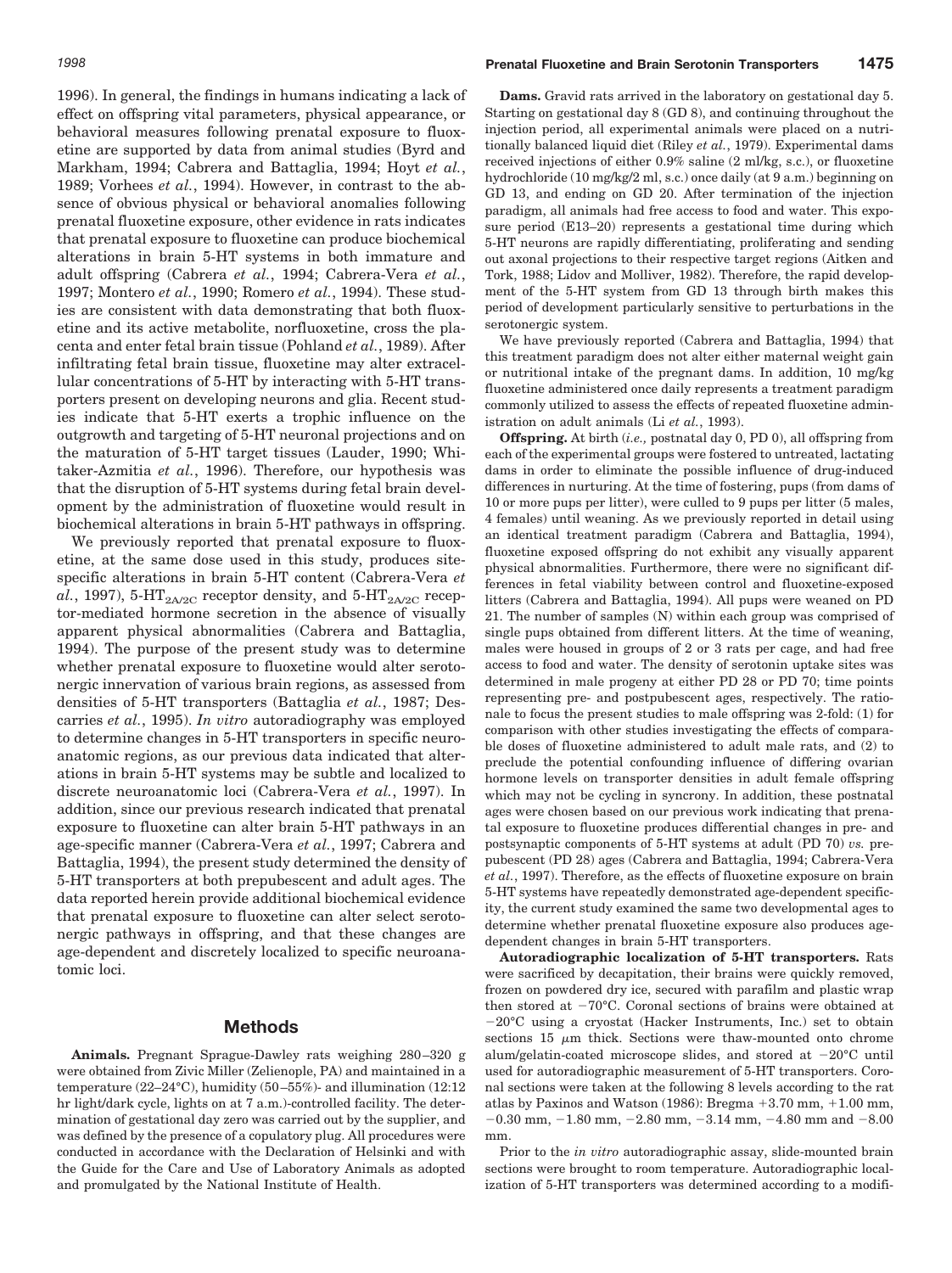cation of the protocol by D'Amato *et al.* (1987). Slide mounted sections were preincubated at room temperature for 15 min in 50 mM Tris HCl containing 120 mM NaCl and 5 mM KCl (pH 7.7 at 25°C). Sections were then incubated at room temperature in 0.7 nM [<sup>3</sup>H]citalopram (specific activity 81 Ci/mmol;  $K_D = 0.84$  nM) in the absence or presence of 1  $\mu$ M paroxetine to determine nonspecific binding. Following incubation, sections were washed twice in ice cold 50 mM Tris HCl containing 120 mM NaCl and 5 mM KCl (pH 7.7 at 25°C) for 10 min each time then dipped in ice cold deionized water, and dried rapidly under a stream of cold dry air. Following the *in vitro* labeling of 5-HT transporters, the slides were dried overnight in slide boxes containing desiccant prior to apposing them to tritium sensitive film (Hyperfilm-3H; Amersham Corporation, Arlington Heights, IL) at 4°C for 30 days to generate the autoradiograms. Slides containing low and high tritium standards (Amersham Corporation) were included with each film to control for exposure differences between films. The films were developed by placing them in Kodak Developer D-19 for 5 min, then in Kodak Indicator Stop Bath solution for 30 sec, followed by 5 min in Kodak Fixer. The films were subsequently placed in a running water bath containing Kodak Photo-Flo 200 Solution for 15 min, then air dried. Autoradiograms were quantitated on a Macintosh Quadra 950 computer using the public domain NIH Image program version 1.55 (developed at the U.S. National Institutes of Health and available from the Internet by anonymous FTP from zippy.nimh.nih.gov). Standard curves of film grey scale values and radioactivity generated by tritium standards coexposed with labeled slides, was best fit by an exponential function. Grey scale values were converted to units of radioactivity and then to fmol of sites/mg tissue equivalent taking into account the specific activity of the radioligand.

**Drugs.** [ 3 H]Citalopram (81 Ci/mmol) was obtained from New England Nuclear (Boston, MA). Paroxetine was a generous gift from SmithKline Beecham Pharmaceuticals (Philadelphia, PA). Fluoxetine was a generous gift from Eli Lilly and Co. (Indianapolis, IN). All other chemicals were obtained from Sigma Chemical (St. Louis, MO).

**Statistics.** The data are represented as the group means and the S.E.M. Statistical analysis of the data was performed by two-way analysis of variance (ANOVA). If the F values from the ANOVA indicated significant differences, individual group means were then compared by Newman-Keuls test using a computer program (SigmaStat, San Rafael, CA).

### **Results**

### **Changes in the Density of 5-HT transporters Following Prenatal Fluoxetine Exposure**

**Telencephalon.** Site-specific alterations in 5-HT transporters were observed in specific telencephalic brain regions following prenatal exposure to fluoxetine (table 1, fig. 1). For example, 5-HT transporters were significanty ( $P < .05$ ; Neuman-Keuls test) increased only in the CA2  $(+47%)$  and CA3  $(+38%)$  areas of the hippocampus in fluoxetine-exposed prepubescent offspring, whereas the density of 5-HT transporters was not altered in either the dentate gyrus or in the CA1 area of the hippocampus (table 1). 5-HT transporters were also significantly elevated in select nuclei of the amygdala in prepubescent offspring prenatally exposed to fluoxetine. For example, 5-HT transporters were significantly increased in the basolateral (+32%;  $F_{(1,13)} = 6.05$ , P = .029) and medial  $(+44\%, F_{(1,15)} = 6.45, P = .023)$  amygdaloid nuclei, as determined by two-way ANOVA. However, 5-HT transporters in

#### TABLE 1

Effect of prenatal fluoxetine exposure on the density of 5-HT transporters in select brain regions within the telencephalon of prepubescent and adult male rat offspring

Data are expressed as fmol of sites/mg of tissue equivalent and represent the mean  $\pm$  S.E.M. from 3–6 rats per group with each rat within a group being obtained from a different litter. The number of rats per group is shown in parentheses. Prenatal exposure to fluoxetine (10 mg/kg/2 ml s.c. to dams from GD 13-20) significantly increased the density of 5-HT transporters in the CA2 (+47%) and CA3 (+38%) areas of the hippocampus, as well as the basolateral (+32%) and medial (+44%) amygdaloid nuclei in prepubescent progeny. By PD 70, the density of 5-HT transporters was similar between saline- and fluoxetine-exposed offspring across all brain regions examined. 5-HT transporters were labeled with 0.7 nM [<sup>3</sup>H]citalopram. Nonspecific binding was determined in the presence of  $1 \mu$ M paroxetine. Quantification of autoradiograms was performed using computerized digital image analysis as described in Materials and Methods. Data were analyzed using a two-way ANOVA followed by a Newman-Keuls *post hoc* test.

| Telencephalon                 | Prepubescent progeny |                         | Adult progeny       |                    |
|-------------------------------|----------------------|-------------------------|---------------------|--------------------|
|                               | Saline (N)           | Fluoxetime(N)           | Saline (N)          | Fluoxetime(N)      |
| Cortex                        |                      |                         |                     |                    |
| Cingulate cortex              | $24 \pm 2(5)$        | $25 \pm 3(5)$           | $32 \pm 1^{b}$ (5)  | $34 \pm 3^{b}$ (6) |
| Entorhinal cortex             | $24 \pm 4(5)$        | $20 \pm 1(4)$           | $30 \pm 1(5)$       | $30 \pm 5(6)$      |
| Frontal cortex                | $14 \pm 2(5)$        | $14 \pm 2(5)$           | $15 \pm 1(5)$       | $13 \pm 1(6)$      |
| Occipital cortex              | $7 \pm 1(5)$         | $6 \pm 1(4)$            | $6 \pm 1(5)$        | $8 \pm 1(6)$       |
| Parietal cortex               | $13 \pm 2(4)$        | $13 \pm 1(5)$           | $10 \pm 1(5)$       | $9 \pm 1(5)$       |
| Retrosplenial granular cortex | $12 \pm 1(4)$        | $12 \pm 1(5)$           | $10 \pm 1(4)$       | $14 \pm 1(5)$      |
| Temporal cortex               | $17 \pm 4(5)$        | $14 \pm 1(4)$           | $6 \pm 1^{b}$ (5)   | $8 \pm 1(6)$       |
| Hippocampus                   |                      |                         |                     |                    |
| CA1 area of Ammon's horn      | $9 \pm 1(5)$         | $12 \pm 1(5)$           | $16 \pm 2^{b}$ (5)  | $17 \pm 2(5)$      |
| CA2 area of Ammon's horn      | $19 \pm 1(5)$        | $28 \pm 1^{\alpha}$ (4) | $29 \pm 3(4)$       | $31 \pm 4(5)$      |
| CA3 area of Ammon's horn      | $21 \pm 3(4)$        | $29 \pm 1^{\circ}$ (5)  | $37 \pm 2^{b} (4)$  | $37 \pm 2^{b}$ (6) |
| Dentate gyrus                 | $7 \pm 1(4)$         | $10 \pm 1(5)$           | $10 \pm 1(5)$       | $11 \pm 2(6)$      |
| Septum                        |                      |                         |                     |                    |
| Lateral septum, dorsal        | $20 \pm 2(5)$        | $25 \pm 1(4)$           | $21 \pm 3(4)$       | $25 \pm 3(6)$      |
| Lateral septum, intermediate  | $60 \pm 5(5)$        | $61 \pm 3(4)$           | $57 \pm 4(5)$       | $63 \pm 3(5)$      |
| Amygdala                      |                      |                         |                     |                    |
| Basolateral amygdala          | $71 \pm 5(4)$        | $94 \pm 1^{\circ}$ (4)  | $112 \pm 7^{b} (4)$ | $113 \pm 5(5)$     |
| Central amygdala              | $13 \pm 2(5)$        | $15 \pm 2(5)$           | $17 \pm 1(5)$       | $17 \pm 2(6)$      |
| Medial amygdala               | $32 \pm 1(4)$        | $46 \pm 3^{\circ}$ (4)  | $53 \pm 1^{b}$ (5)  | $50 \pm 3(6)$      |
| Basal Ganglia                 |                      |                         |                     |                    |
| Caudate putamen               | $38 \pm 3(5)$        | $37 \pm 2(5)$           | $33 \pm 3(5)$       | $28 \pm 2(6)$      |
| Globus pallidus               | $86 \pm 5(3)$        | $59 \pm 6(3)$           | $69 \pm 2(3)$       | $56 \pm 9(5)$      |
| Ventral pallidum              | $63 \pm 7(4)$        | $55 \pm 4(3)$           | $70 \pm 2(4)$       | $61 \pm 6(5)$      |

*a* Significantly different from the respective control values in prepubescent progeny (P < .05). *b* Significantly different from the respective values in prepubescent offspring (P < .05).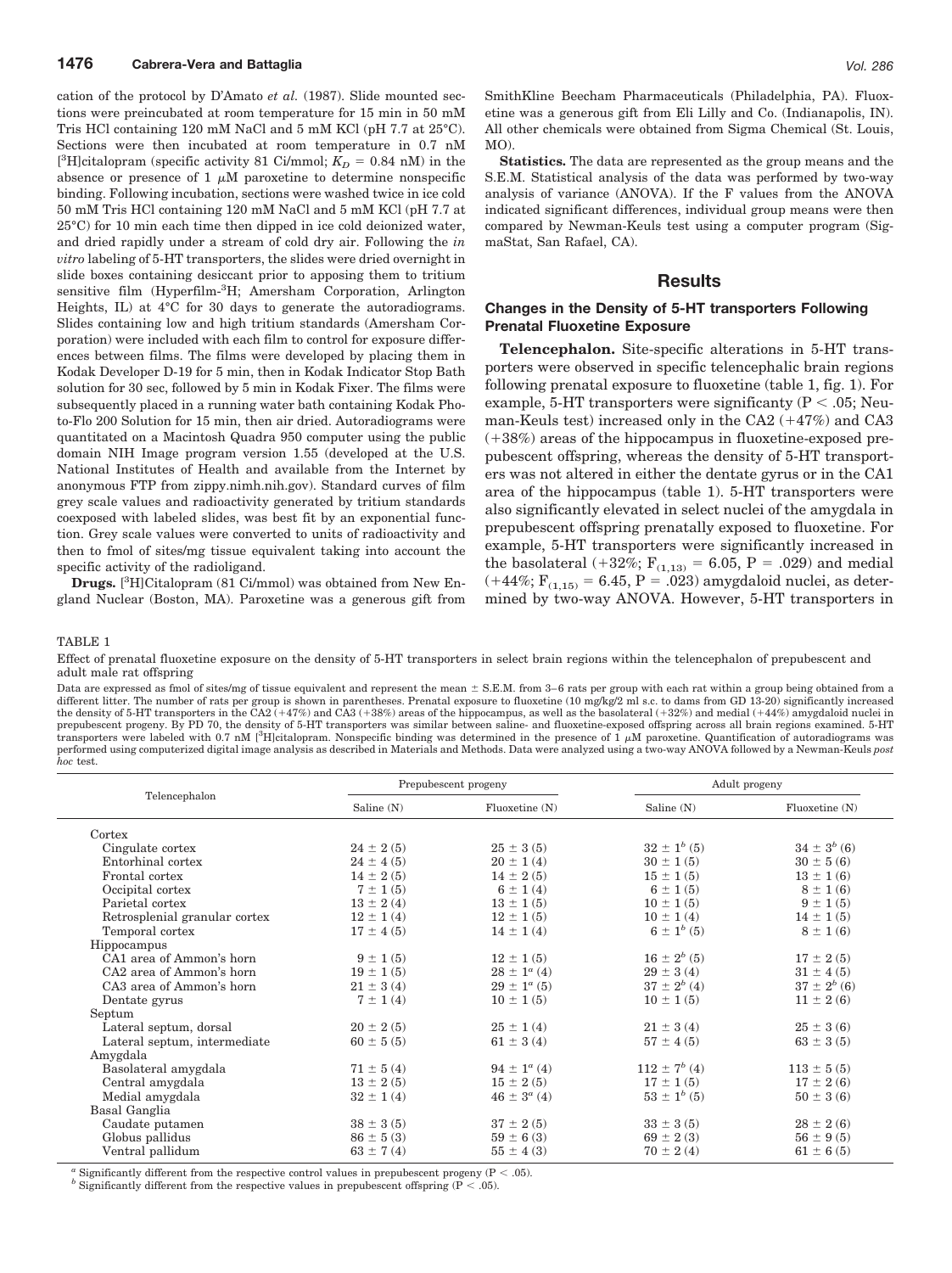**CONTROL** 

### **FLUOXETINE**



**Fig. 1.** Dark field autoradiograms demonstrating the effect of prenatal fluoxetine exposure on the density of [<sup>3</sup>H]citalopramlabeled 5-HT transporters in prepubescent progeny. Representative autoradiograms of control progeny are shown in A, C, E and G. Representative autoradiograms of fluoxetine-exposed progeny are shown in B, D, F and H. White areas indicate brain regions with a high density of 5-HT transporters. Prenatal exposure to fluoxetine resulted in a significant increase in the density of 5-HT transporters in the lateral hypothalamus (LH); the CA2 and CA3 areas of the hippocampus; and in the basolateral (BLAMY) and medial (MAMY) amygdaloid nuclei. In contrast, the density of 5-HT transporters was significantly decreased in the substantia nigra (SN). The density of 5-HT transporters was not altered in either the ventromedial (VMN) or paraventricular (PVN) nuclei of the hypothalamus or in the ventral tegmental area (VTA). In addition, the density of 5-HT transporters in serotonergic cell body regions [dorsal (DR) and median (MnR) raphe] was not altered by prenatal exposure to fluoxetine. 5-HT transporters were labeled with 0.7 nM [<sup>3</sup>H]citalopram. Nonspecific binding was defined in the presence of 1  $\mu$ M paroxetine.

the central amygdala, caudate putamen, globus pallidus and ventral pallidum were similar between control and fluoxetine-exposed prepubescent offspring. In contrast, in adult offspring (table 1), prenatal exposure to fluoxetine did not significantly alter the density of 5-HT transporters in any subregion of the hippocampus (CA1, CA2, CA3, dentate) nor in any of the basal ganglia or amygdaloid nuclei examined in the present study (central, basolateral, and medial amygdala; caudate putamen, globus pallidus, and ventral pallidum). In either prepubescent or adult progeny, prenatal exposure to fluoxetine did not alter the density of 5-HT transporters in any of the cortical areas examined (cingulate, frontal, entorhinal, occipital, parietal, retrosplenial granular and temporal cortex). Similarly, the density of 5-HT transporters in lateral septal nuclei (dorsal and intermediate areas) was not affected by prenatal fluoxetine exposure in either prepubescent or adult progeny.

**Diencephalon and mesencephalon.** As observed in the telencephalon, changes in 5-HT transporters were observed in select regions of diencephalon and mesencephalon only in prepubescent progeny (table 2, fig. 1). However, both increases and decreases in 5-HT transporters were detected. For example, two-way ANOVA indicated a significant elevation in 5-HT transporters in the lateral hypothalamus  $(+21\%; F_{(1,15)} = 10.14, P = .006)$  in prepubescent fluoxetineexposed progeny. In contrast, a significant reduction  $(-21\%;$  Neuman-Keuls test,  $P < .05$ ) in 5-HT transporter density was detected in the dorsomedial hypothalamic nucleus of prepubescent progeny. However, densities of 5-HT transporters were similar between control and fluoxetine-exposed animals in all other subregions of the hypothalamus examined (anterior, arcuate, paraventricular and ventromedial nuclei; medial mammillary and medial preoptic areas) in prepubescent progeny. In addition to hypothalamic alterations, twoway ANOVA indicated that prenatal exposure to fluoxetine produced a significant decrease in 5-HT transporters in the substantia nigra (-19%;  $F_{(1,12)} = 9.76$ , P = .0007) in prepubescent offspring. Despite the alterations in 5-HT transporters in a number of regions receiving serotonergic innervation, 5-HT transporters, in brain regions composed primarily of serotonin perikarya (*i.e.,* dorsal and median raphe nuclei), were not altered by prenatal exposure to fluoxetine.

In contrast to the changes observed in prepubescent offspring, in adult progeny, there were no changes in 5-HT transporters in the substantia nigra, the ventral tegmenal area, the various subregions of the hypothalamus measured, or in the dorsal and median raphe nuclei following prenatal exposure to fluoxetine (table 2).

**Changes in the density of 5-HT transporters as a consequence of maturation.** The regional specificity of changes in the density of 5-HT transporters as a consequence of normal maturation (*i.e.,* prepubescent *vs.* adult densities of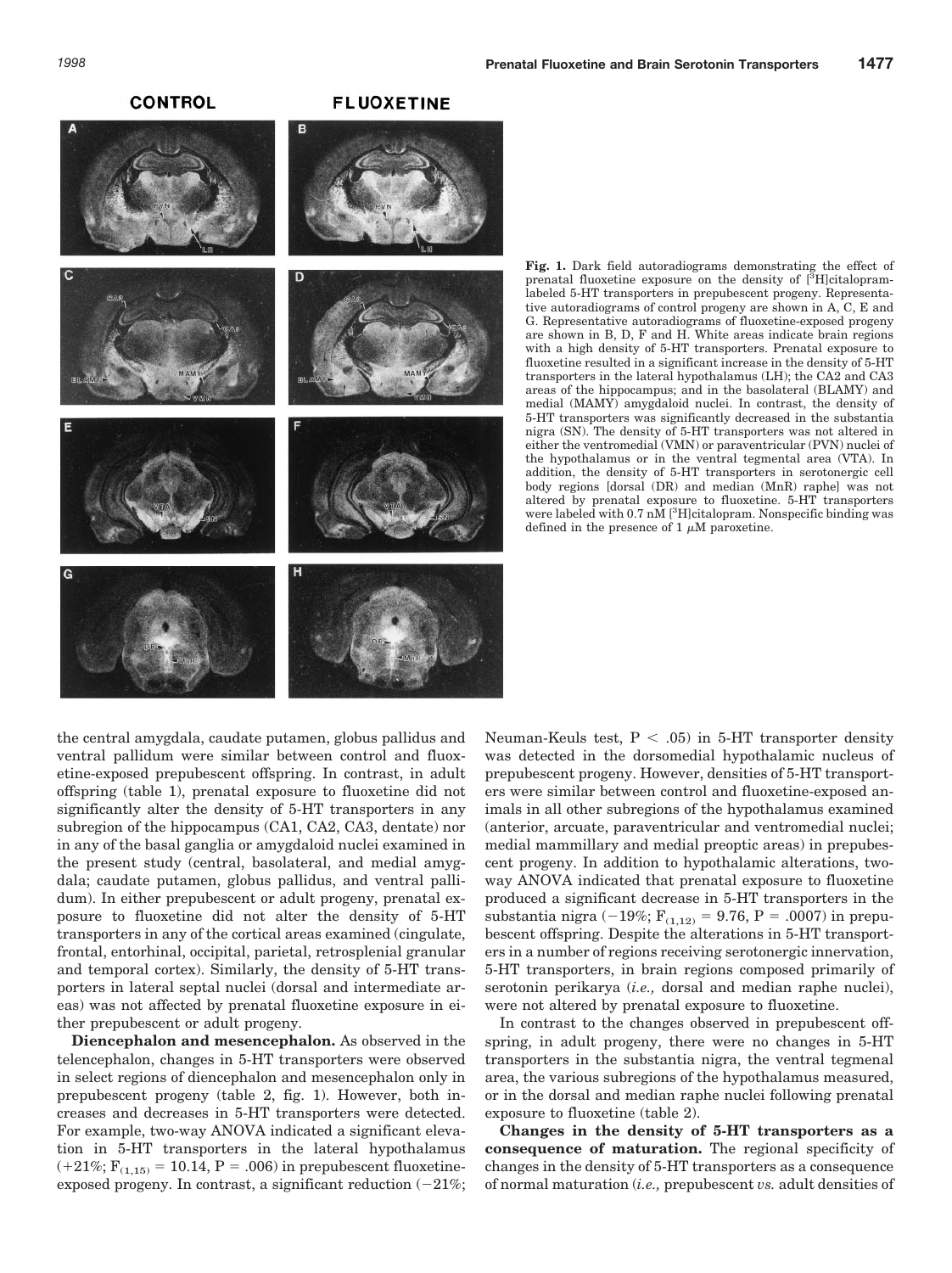#### TABLE 2

Effect of prenatal fluoxetine exposure on the density of 5-HT transporters in select brain regions within the diencephalon and mesencephalon of prepubescent and adult male rat offspring

Data are expressed as fmol of sites/mg of tissue equivalent and represent the mean  $\pm$  S.E.M. from 3-6 rats per group with each rat within a group being obtained from a different litter. The number of rats per group is shown in parentheses. Prenatal exposure to fluoxetine (10 mg/kg/2 ml s.c. to dams from GD 13-20) significantly increased<br>the density of 5-HT transporters in the lateral hyp the dorsomedial nucleus of the hypothalamus ( $-21\%$ ) and in the substantia nigra ( $-19\%$ ) in prepubescent progeny. By PD 70, the density of 5-HT transporters was similar between saline and fluoxetine-exposed offspring across all brain regions examined. 5-HT transporters were labelled with 0.7 nM [<sup>3</sup>H]citalopram. Nonspecific binding was determined in the presence of 1  $\mu$ M paroxetine. Quantification of autoradiograms was performed using computerized digital image analysis as described in Materials and Methods. Data were analyzed using a two-way ANOVA followed by a Newman-Keuls *post hoc* test.

|                         | Prepubescent progeny |                        | Adult progeny       |                        |
|-------------------------|----------------------|------------------------|---------------------|------------------------|
|                         | Saline (N)           | Fluoxetime(N)          | Saline (N)          | Fluoxetime(N)          |
| Diencephalon            |                      |                        |                     |                        |
| Hypothalamus            |                      |                        |                     |                        |
| Anterior hypothalamus   | $65 \pm 6(5)$        | $74 \pm 4(5)$          | $54 \pm 2(4)$       | $67 \pm 2(6)$          |
| Arcuate nucleus         | $18 \pm 1(5)$        | $24 \pm 1(4)$          | $28 \pm 2^{b} (4)$  | $22 \pm 2(6)$          |
| Dorsomedical nucleus    | $43 \pm 2(4)$        | $34 \pm 1^{\circ}$ (4) | $45 \pm 3(5)$       | $44 \pm 3 \dagger (5)$ |
| Lateral hypothalamus    | $71 \pm 3(4)$        | $86 \pm 6^a$ (5)       | $62 \pm 3(5)$       | $72 \pm 3 \dagger (5)$ |
| Medial mammillary area  | $63 \pm 5(5)$        | $62 \pm 5(4)$          | $58 \pm 6(5)$       | $70 \pm 7(6)$          |
| Medial preoptic area    | $35 \pm 3(4)$        | $31 \pm 5(3)$          | $37 \pm 4(5)$       | $34 \pm 3(5)$          |
| Paraventricular nucleus | $38 \pm 3(5)$        | $43 \pm 2(5)$          | $34 \pm 2(5)$       | $39 \pm 3(6)$          |
| Ventromedial nucleus    | $30 \pm 3(5)$        | $34 \pm 1(5)$          | $35 \pm 3(5)$       | $28 \pm 1(5)$          |
| Mesencephalon           |                      |                        |                     |                        |
| Tegmentum               |                      |                        |                     |                        |
| Substantia nigra        | $121 \pm 5(4)$       | $98 \pm 3^a$ (3)       | $90 \pm 5^{b} (4)$  | $74 \pm 8^{b}$ (5)     |
| Ventral tegmental area  | $114 \pm 8(5)$       | $109 \pm 6(4)$         | $79 \pm 5^{b}$ (5)  | $86 \pm 6^{b}$ (6)     |
| Raphe Nuclei            |                      |                        |                     |                        |
| Dorsal raphe            | $155 \pm 8(5)$       | $155 \pm 14(4)$        | $138 \pm 4(5)$      | $149 \pm 5(6)$         |
| Median raphe            | $145 \pm 10(5)$      | $134 \pm 5(3)$         | $108 \pm 4^{b} (4)$ | $115 \pm 5(6)$         |

 $^a$  Significantly different from the respective control values in prepubescent progeny (P < .05). *b* Significantly different from the respective values in prepubescent offspring (P < .05).



Fig. 2. Representative brain regions in which the density of [<sup>3</sup>H]citalopram-labeled 5-HT transporters either increased, decreased or remained constant as a consequence of maturation. Data are expressed as fmol of sites/mg tissue equivalent (fmol/mg TE) and represent the mean  $\pm$  S.E.M. from 4–5 control rats with each rat within a group being obtained from a different litter. Adult (PD 70) control progeny exhibited a significantly greater density of 5-HT transporters in the cingulate cortex (Cg3; A; +33%), CA1 (B; +78%) area of the hippocampus and in the basolateral (BLAMY;  $C$ ; +58%) and medial (MAMY; *D*; +66%) amygdaloid nuclei than their prepubescent counterparts. The density of 5-HT transporters was similar in prepubescent and adult control progeny in the frontal cortex (FR2; *E*), central amygdala (CAMY; *F*), lateral hypothalamus (LH; *G*) and dorsal raphe (DR; *H*). In contrast, the density of 5-HT transporters was significantly lower in adult progeny in the temporal cortex (Te1;  $I$ ;  $-65\%$ ), substantia nigra (SN; *J*; -26%), ventral tegmental area (VTA; *K*; -31%) and median raphe (MnR; *L*; -25%). 5-HT transporters were labeled with 0.7 nM [3 H]citalopram. Nonspecific binding was determined in the presence of  $1 \mu$ M paroxetine. Data were obtained via the quantification of autoradiograms which was performed using computerized digital image analysis as described in Materials and Methods. Data were analyzed as in tables 1 and 2 using a two-way ANOVA followed by a Newman-Keuls *post-hoc* test. \*Significantly different from prepubescent (PD 28) values (P , 0.05).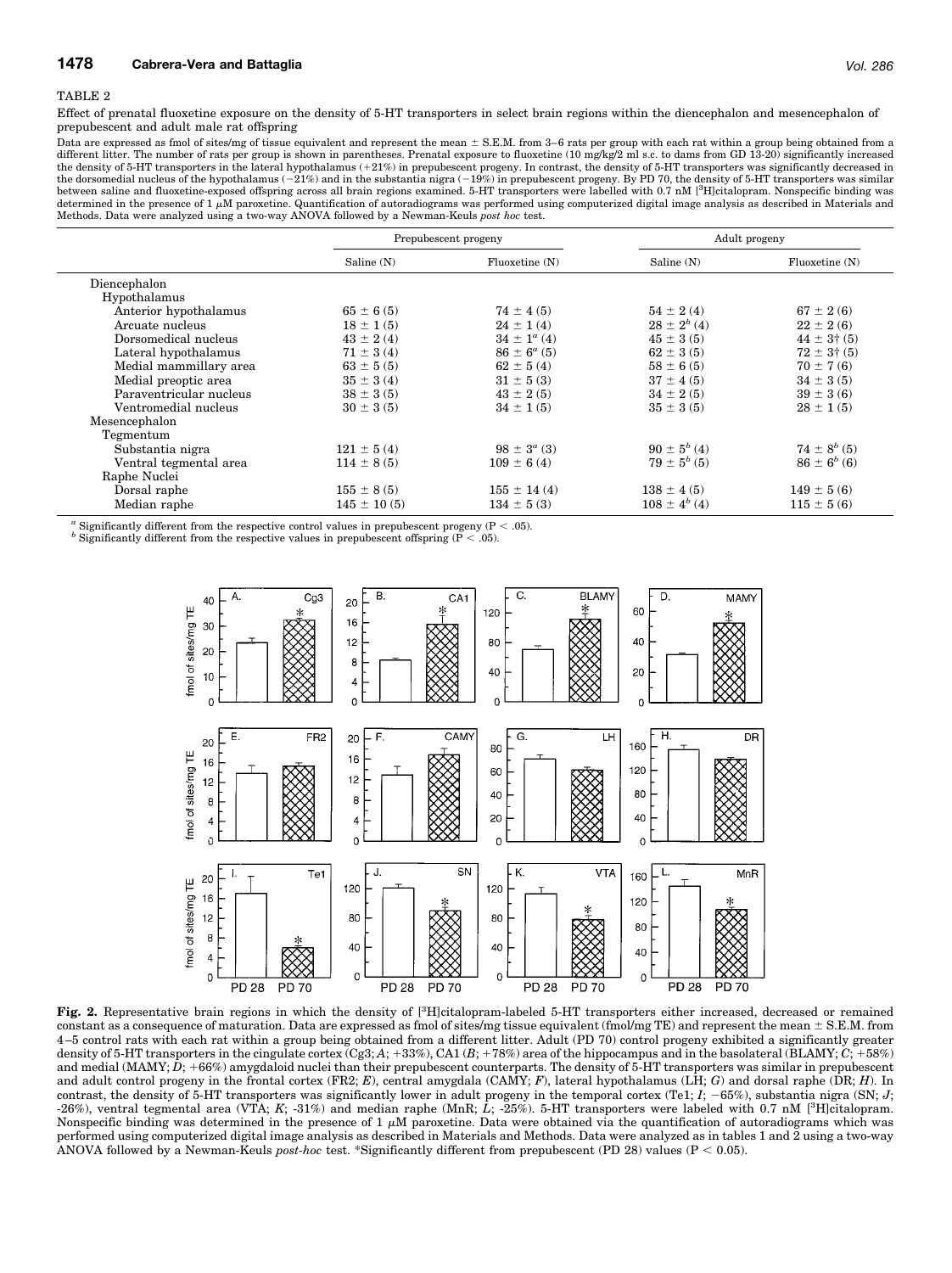5-HT transporters in control progeny) are shown in figure 2. While, the majority of brain areas examined in the present study exhibited comparable densities of 5-HT transporters at prepubescent and adult ages (tables 1 and 2), notable increases and decreases were observed in several specific neuroanatomic loci. For example, adult control progeny exhibited a significantly greater density of 5-HT transporters than their prepubescent counterparts in the cingulate cortex  $(+33\%, F_{(1,14)} = 14.56, P < .0019)$ , the arcuate nucleus of the hypothalamus (+ 56%; P < .05, Neuman-Keuls test), the basolateral (+58%;  $F_{(1,13)} = 37.81$ , P < .0001) and medial  $(+66\%;$   $F_{(1,15)} = 26.84, P = .0001)$  amygdaloid nuclei, as well as in CA1 (+48%;  $F_{(1,16)} = 14.68$ , P = .0015) and CA3 (+76%;  $F_{(1,15)} = 27.86, P < .0001$  areas of the hippocampus (tables 1 and 2). In contrast, significant age-related reductions were noted in a number of other brain regions (tables 1 and 2; fig. 2). Two-way ANOVA indicated significantly lower densities of 5-HT transporters in control adult offspring within the temporal cortex  $(-65\%;$  F<sub>(1,16)</sub> = 18.91, P = .0005), substantia nigra (-26%;  $F_{(1,12)} = 20.12$ , P = .0007), ventral tegmental area (-31%;  $F_{(1,16)} = 19.08$ , P = 0.0005), and median raphe ( $-25\%$ ;  $F_{(1,14)} = 14.56$ , P = .0019). These changes may represent changes in 5-HT innervation or functional changes in 5-HT neurons in these regions as a consequence of normal maturation.

# **Discussion**

The present study demonstrates that prenatal exposure to fluoxetine produces region-specific alterations in the density of [3 H]citalopram-labeled 5-HT transporters in prepubescent offspring. In particular, 5-HT transporter densities were markedly altered in the substantia nigra, as well as in several brain regions which are integral components of the limbic system including subregions of the hippocampus, amygdala, and hypothalamus. The increases and decreases in [<sup>3</sup>H]citalopram-labeled 5-HT transporters in offspring reflects fluoxetine-induced alterations in either: (1) the extent of serotonergic innervation; (2) the number of transporters present per neuron; or (3) the affinity of the radiolabel for the transporter.

Through the years, many studies have suggested a link between 5-HT innervation density and the amount of specific radiolabeled 5-HT transporters in brain tissue (Battaglia *et al.*, 1987; Battaglia, 1990; D'Amato *et al.*, 1987; Pranzatelli and Martens, 1992). More recently, Descarries *et al.* (1995) reported that quantitative autoradiography of [3H]citalopram-labeled 5-HT transporters in rat brain slices, paralleled treatment induced changes in the density of 5-HT innervation as measured by the number of [3H]5-HT-labeled varicosities. Consistent with previous research, these authors concluded that radiolabeled citalopram could serve as a quantitative marker for 5-HT innervation *in vitro*. Thus, it is likely that alterations in [<sup>3</sup>H]citalopram-labeled 5-HT transporters in prepubescent offspring reflect drug-induced changes in the extent of serotonergic innervation of the affected brain regions. However, data in transfected cell lines also suggests that the number of 5-HT transporters present at the cell surface can be regulated by the stimulation of protein kinases in a similar way to what has more traditionally been described for the 5-HT receptors (Qian *et al.*, 1997). Hence, it is also possible that the reductions in [3H]citalopram-labeled transporters produced by prenatal fluoxetine may reflect changes in the number of transporters present per neuron within a brain region, rather than alterations in the extent of serotonergic innervation. Alterations in the number of 5-HT transporter sites per neuron could result from changes in the stability of the protein or intracellular trafficking and insertion into the plasma membrane. Finally, the present study utilized a single concentration of radioligand below the  $K_D$  value for the radiolabel to assess 5-HT transporter binding. Because this approach renders radioligand binding sensitive to changes in either the affinity and/or density of 5-HT transporters, we cannot rule out the possibility that prenatal fluoxetine exposure altered the affinity of the transport protein for the radioligand in 28-dayold offspring. However, this possibility is unlikely, as one would expect that changes in the affinity of the transporter would result in unidirectional changes (either all increases or all decreases) in citalopram-labeling of 5-HT transporters which would persist into adulthood. However, we report both increases and decreases in 5-HT transporters in specific nuclei which are present at prepubescent but not adult ages. Consistent with this contention, Montero *et al.* (1990) identified reductions in [<sup>3</sup>H]imipramine-labeled 5-HT transporters following prenatal fluoxetine exposure in the absence of alterations in the affinity of the ligand for the transport protein.

As previously discussed, the underlying mechanism for the reductions in the density of [<sup>3</sup>H]citalopram-labeled 5-HT transporters cannot be definitively concluded from the present study. However, regardless of the mechanism responsible for the differences in 5-HT transporter density (*i.e.* alterations in the extent of serotonergic innervation, or in the number of 5-HT transporters per nerve terminal), one can speculate that fluoxetine-induced changes in 5-HT transporter numbers may result in alterations in serotonergic neurotransmission within the brain regions affected by the prenatal treatment. This possibility is supported by the fact that the 5-HT transporter plays a key role in regulating extracellular concentrations of 5-HT and consequent receptor activation (Schroeter and Blakely, 1996).

The prenatal fluoxetine-induced alterations in [<sup>3</sup>H]citalopram-labeled 5-HT transporters appears to be age-dependent, since no significant differences in the density of 5-HT transporters were observed in adult offspring. In this regard, the present studies are consistent with the age-dependent changes in the density of [<sup>3</sup>H]imipramine-labeled 5-HT transporters reported by Montero *et al.* (1990) following prenatal exposure to fluoxetine (2.5 mg/kg/day). However, the present data appear to contrast with our previous report indicating that prenatal fluoxetine exposure did not alter the density of 5-HT transporters in homogenates of various forebrain regions (Cabrera and Battaglia, 1994; Cabrera-Vera *et al.*, 1997). Taken together, these studies indicate that prenatal fluoxetine exposure produces subtle region-specific alterations in select brain 5-HT pathways that can not be readily discerned from homogenate assays, which are more likely to detect global, rather than discrete, changes in neurotransmitter systems within specific brain regions.

While differences in tritium quenching between prepubescent and adult progeny (due to age-dependent changes in lipid composition of the brain) could be postulated to produce artifactual differences between prepubescent and adult off-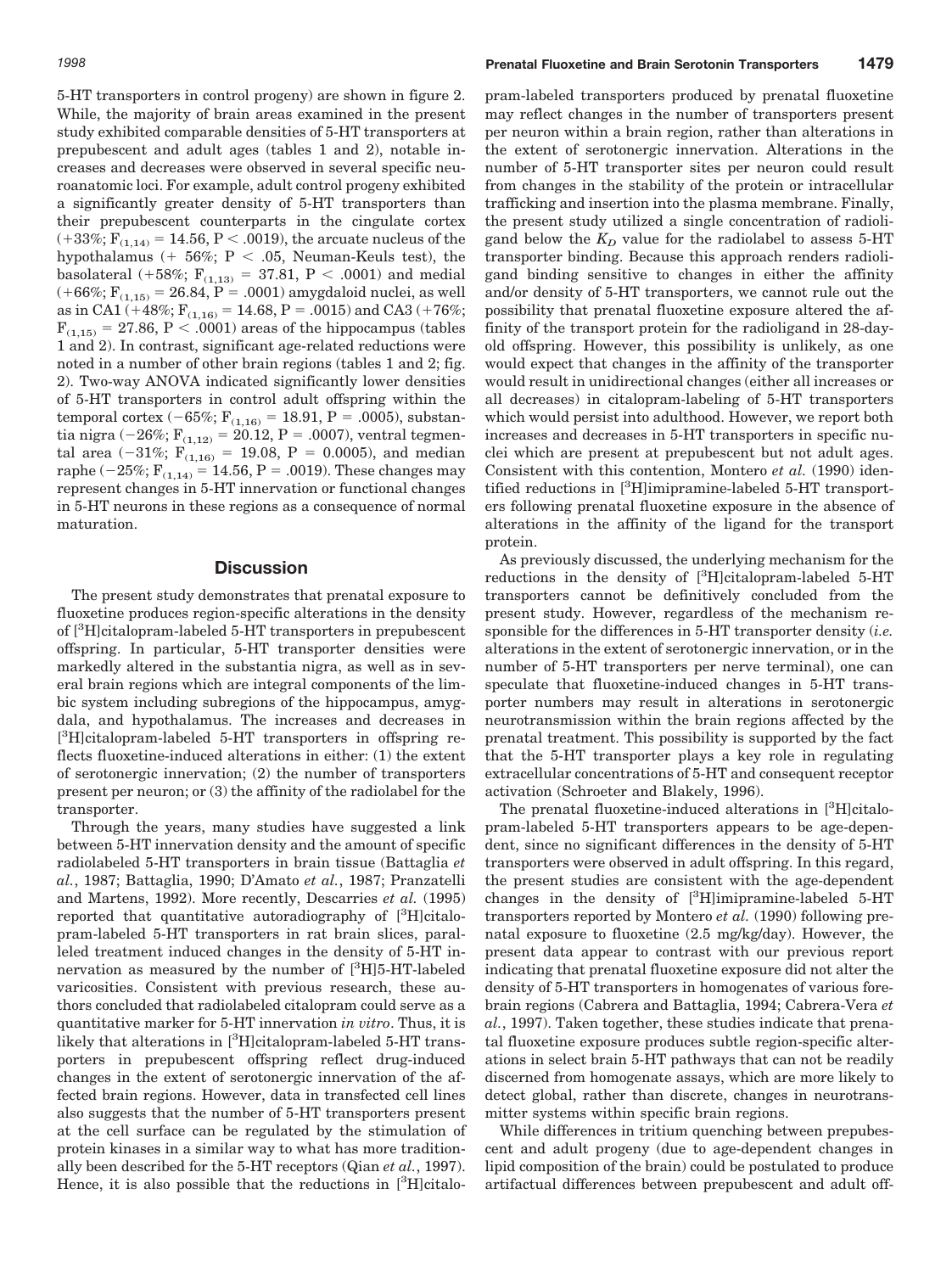spring 5-HT transporter densities, this is unlikely to have contributed to the autoradiographic differences reported herein. This contention is supported by several observations: (1) autoradiographic analysis of adjacent sections with other tritiated radioligands does not reveal the presence of a consistent pattern of quenching across the two age groups in any specific brain region (Cabrera *et al.*, 1995); (2) the majority of the radioactive signal obtained in the regions analyzed in the present study results from localization of the transporter in 5-HT neuronal cell bodies or terminals rather than from axons of passage; (3) both age-related increases and decreases in [<sup>3</sup> H]citalopram-labeled transporters were observed, whereas developmental delays in myelination would be expected to alter the signal in the same direction across all brain regions. In addition, developmental differences in the pattern of <sup>3</sup>H-citalopram-labeled 5-HT transporters in prepubescent rats has previously been reported (D'Amato *et al.*, 1987).

The absence of changes in 5-HT transporters in adult animals prenatally exposed to fluoxetine observed in the present study may initially suggest that 5-HT systems have "normalized" by adulthood. However, functional deficits in 5-HT nerve terminals may be present in adult animals in the absence of alterations in the density of 5-HT transporters. Consistent with this hypothesis, Battaglia (1990) demonstrated that, in cortex of rats recovering from MDMA-induced lesion of serotonergic axons, following an initial 90% reduction in 5-HT transporters, 5-HT transporters reached control levels after 1 year. However, 5-HT levels remained markedly below control values suggesting a functional alteration in presynaptic 5-HT neurons. Furthermore, we recently reported that midbrain 5-HT content was significantly reduced in adult progeny prenatally exposed to fluoxetine (Cabrera-Vera *et al.*, 1997). This reduction in 5-HT content occurred in the absence of concomitant changes in the density of dorsal and median raphe 5-HT transporters as reported in the present studies. We have also previously reported a significant attenuation of the ability of the 5-HT releasing drug PCA to reduce 5-HT content in midbrain of adult offspring prenatally exposed to fluoxetine; providing further evidence of a functional impairment in 5-HT neurons in this region (Cabrera-Vera *et al.*, 1997). Taken together, these data suggest that whereas there may be a recovery from the changes in 5-HT transporter densities in prepubescent rats following maturation, the functional status of 5-HT terminals in brain regions affected by prenatal fluoxetine exposure may remain compromised in adult progeny.

Consistent with the hypothesis of functional changes in 5-HT pathways in adult progeny, we previously reported that prenatal fluoxetine exposure reduced hypothalamic  $5-HT_{2A/2C}$ receptors and the  $5-HT<sub>2A/2C</sub>$  receptor-mediated adrenocorticotropin response selectively in adult, but not prepubescent progeny (Cabrera and Battaglia, 1994). Hence, our previous data suggested a delayed onset of perturbations in postsynaptic brain 5-HT pathways following prenatal fluoxetine exposure. According to the classic theory of receptor regulation, receptor number and/or function is altered secondary to changes in a presynaptic stimulus. Thus, fluoxetine-induced changes in postsynaptic 5-HT receptor systems may be due, in part, to alterations in the extent of serotonergic innervation or to the altered functional status of 5-HT neurons which occur early in the life of the offspring.

In summary, the present studies provide additional evidence that prenatal exposure to the selective 5-HT uptake inhibitor fluoxetine (Prozac) results in biochemical alterations in brain 5-HT pathways in offspring. The biochemical alterations reported in the present study (*i.e.,* increases and decreases in the density of 5-HT transporters) are regionspecific. As the current data suggest that limbic regions are particularly vulnerable to prenatal fluoxetine exposure, further study of serotonergic function in limbic brain regions might prove to be a particularly fruitful avenue of research. In addition, as activation of the limbic system mediates emotional responses, "fight or flight" reactions, as well as food finding and sexual behaviors, limbic-based behavioral examinations may also be warranted. As 5-HT transporters play a key role in regulating extracellular concentrations of 5-HT and thereby influence the duration and extent of 5-HT receptor activation following neurotransmitter release, the present data suggest the potential for functional alterations in serotonergic neurotransmission within select brain regions in young male offspring exposed *in utero* to fluoxetine. The nature of the functional consequences of these alterations in 5-HT systems, and the implication for drugs which target 5-HT transporters for their therapeutic efficacy, remain to be elucidated. In addition, it remains to be determined whether the observed changes in brain 5-HT pathways, will be generalizable to other SSRIs, and whether human offspring prenatally exposed to fluoxetine might exhibit similar changes in brain 5-HT pathways. Because alterations in brain 5-HT pathways have been implicated in the etiology of a variety of clinical disorders (*e.g.,* depression, aggression, anxiety), one could speculate that should human offspring exhibit neurochemical alterations similar to those described herein, these individuals may be particularly susceptible to developing psychiatric disorders involving dysfunctional 5-HT pathways. Alternatively, prenatal fluoxetine-induced changes in 5-HT systems in human offspring could alter their responsiveness to therapeutic interventions which modulate brain 5-HT systems. While these possibilities are intriguing they will require a substantial amount of additional research to determine their validity.

#### **Acknowledgments**

The authors thank Dr. Louis D. Van de Kar, Dr. Qian Li and Mr. Wilfred Pinto for their assistance with the experiments and Mrs. Francisca Garcia for her excellent technical assistance.

#### **References**

- Aitken AR and Tork I (1988) Early development of serotonin-containing neurons and pathways as seen in wholemount preparations of the fetal rat brain. *J Comp Neurol* **274:**32–47.
- Battaglia G, Yeh SY, O'Hearn E, Molliver M, Kuhar MJ and DeSouza EB (1987) 3,4-Methylenedioxymethamphetamine and 3,4-methylenedioxyamphetamine destroy serotonin terminals in rat brain: quantification of neurodegeneration by measurement of [3 H]paroxetine-labeled serotonin uptake sites. *J Pharmacol Exp Ther* **242(3):**911–916.
- Battaglia, G (1990) Criteria for assessing drug-induced biochemical alterations and degeneration of serotonergic neurons. In: Serotonin: From Cell Biology to Pharmacology and Therapeutics, ed. by R. Paoletti, P. M. Vanhoutte, N. Brunello and F. M. Maggi, pp. 651–660, Kluwer Academic Publishers, Dordrecht, The Netherlands.
- Byrd RA and Markham JK (1994) Developmental toxicology studies of fluoxetine hydrochloride administered orally to rats and rabbits. *Fundam Appl Toxicol* **22(4):** 511–518.
- Cabrera, TM, Garcia F, Van de Kar LD, Pinto W and Battaglia G (1995) Prenatal exposure to the antidepressant fluoxetine (Prozac) produces site-specific alterations in brain serotonin (5-HT) receptors: autoradiographic studies in rat offspring. *Soc Neurosci Abstr* **21(2):**862.
- Cabrera TM and Battaglia G (1994) Delayed decreases in brain